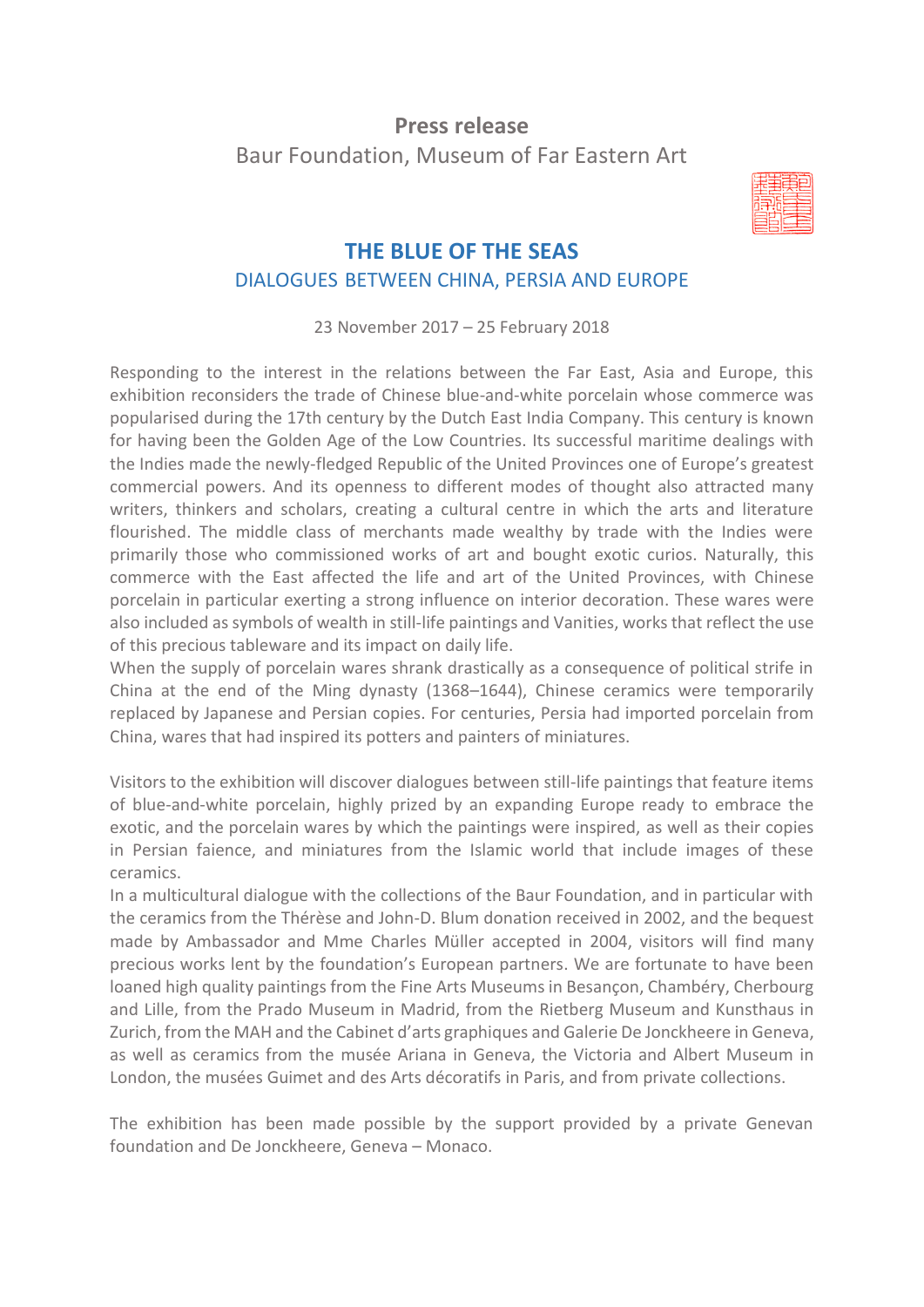Exhibition curator: Monique Crick Guest curator: Yolande Crowe Design: Nicole Gérard Authors of the catalogue: Monique Crick, Yolande Crowe and Alice Frech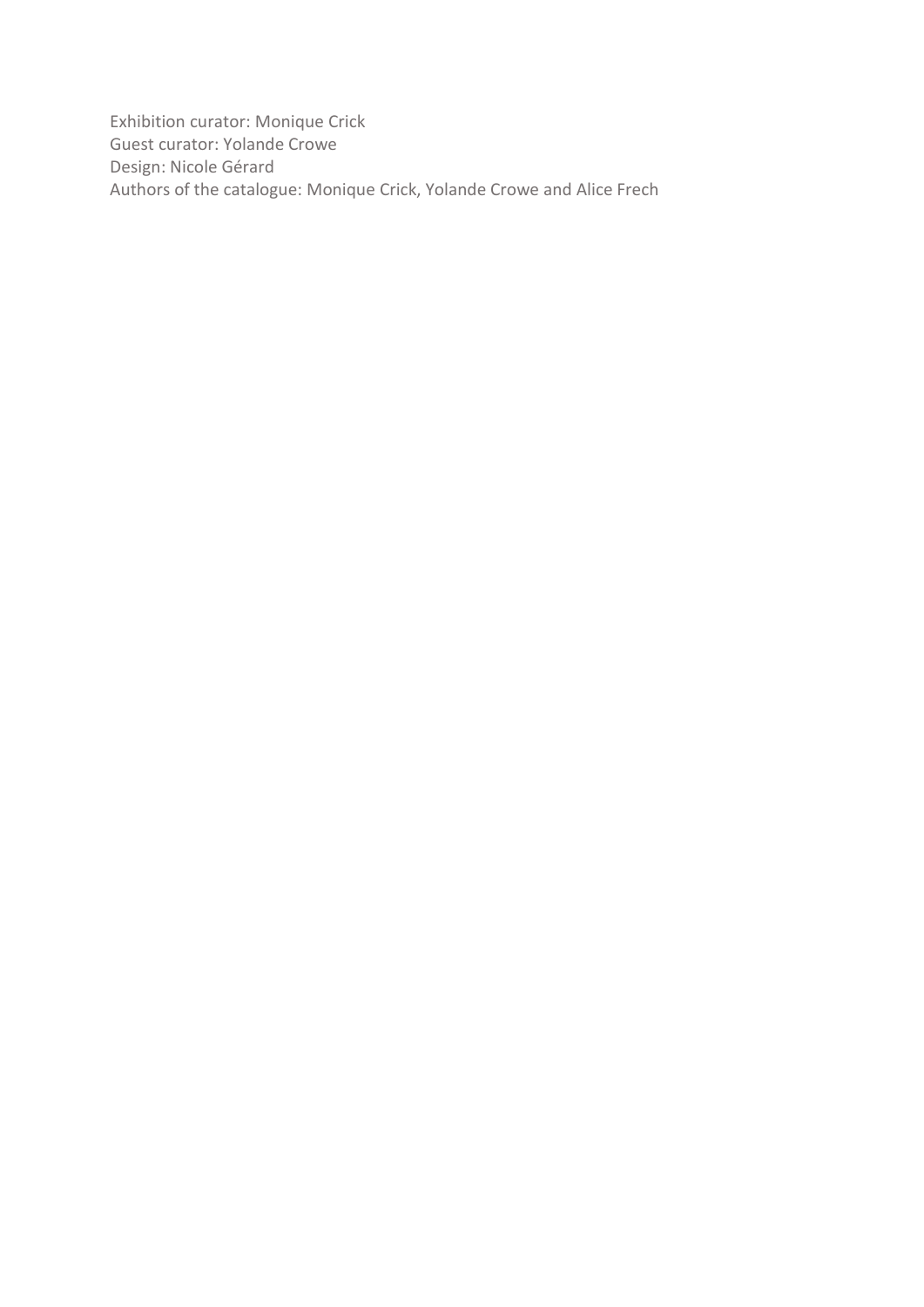#### **The VOC in the wake of the spice traders**

A small kingdom that faces out onto the Atlantic, Portugal was the first country in Europe to send its men and ships into unknown seas. Having set out in search of spices, on their way they also discovered the gold and slaves of Africa, the precious stones of India, the silk and cotton fabrics of Asia, and the white ceramic that had been praised by Marco Polo, the *porcellana* of China. The discovery of the route to Asia round the Cape of Good Hope transformed the way that world commerce was handled, as well as the quantity of goods bought and sold. During the 16th century, Lisbon became the market place for the produce of the Indes, and it was there that the Dutch went to buy them for distribution across Europe using their proficient merchant navy.

Freed from the rule of the Habsburgs in 1581, the United Provinces saw their prosperity threatened by the closure of the port of Lisbon in 1584 by Philip II of Spain, who had also become king of Portugal in 1581 following the union of the two Iberian kingdoms. Taking advantage of the experience of the Portuguese and the current political circumstances, the republic of the United Provinces endeavoured to win for itself, using force, partial control of the seas and to put an end to the maritime trade monopoly held by the Portuguese. In March 1602 it created a merchant company, the *Vereenigde Oostindische Compagnie* or Dutch East India Company, that had its monogram VOC stamped on all its properties and currency. It was administered by the "Lords Seventeen" who represented the six Chambers of Commerce in the United Provinces. Between 1595 and 1795, this body organised 4800 voyages to Asia.

The Dutch government gave the VOC the monopoly of trade with the East Indies as well as of exploration of the vast "commercial zone" that lay to the east of the Cape of Good Hope and west of the Magellan Strait. Its charter gave it the right to conclude treaties, raise troops for armed conflict, charter ships for purposes of both trade and war, construct forts and, above all, the duty to supersede by any means possible the Iberians' monopoly of control of the seas by attacking their ships and the offices of their colonial agents. It also created a solid commercial network by establishing its own trading posts along the routes to the Indies, often in the same countries as its Iberian rival. With the enforced colonisation of Indonesia, the VOC's expansion, directed with energy and method, heralded a new chapter in East-West trading relations. Expanding with remarkable rapidity, the company dispossessed in little more than a century the Portuguese *Estado da India* of almost all its holdings in India, South-East Asia and Japan. Whereas the 16th century had been the golden age for the conquistadors of Portugal, the 17th was its equivalent for Dutch merchants and officials. With its thirty-odd possessions in Asia, and money from Europe, Persia and Japan to ensure its affairs were concluded satisfactorily, the VOC was the largest commercial company during the 17th century. Its monopoly on cloves, mace, nutmeg and cinnamon, which it bought at low prices in the places of production, brought it huge profits when they were resold in Europe.

But it was precisely this extensive commercial network that brought a considerable rise in costs during the 18th century, while its income fell with the declining interest of Europeans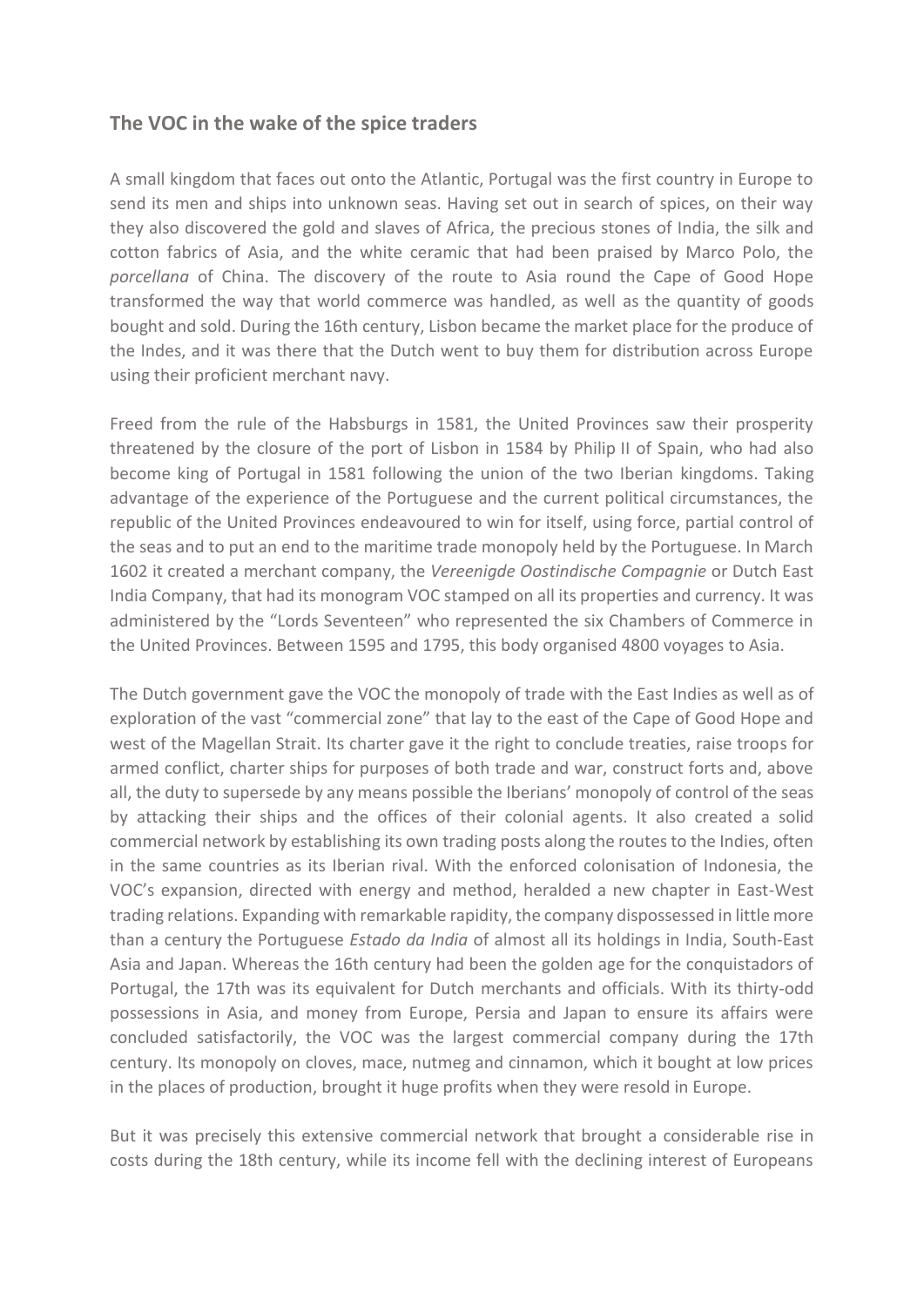for spices in relation to tea from China and textiles from India. The VOC was eventually nationalised in 1799 after almost two centuries of glory.

## **Chinese porcelain in Europe**

Before the glory of the Portuguese maritime ventures to the East, a few rare Chinese ceramics had found their way to Europe as princely gifts, often passing through the Middle East. Italian paintings from the late 15th century depict some pieces of blue-and-white porcelain. These exotic wares, made from a mysterious material, were most often set in gold or silver mounts on their arrival, then kept in cabinets of art and curiosities – *kunst- und wunderkammer* – whose number began to grow from the second half of the 16th century. For their owners, such cabinets were a microcosm of the world and the exotic works that they contained, for example, coconuts, ostrich eggs and nautilus shells, had to be transformed into works of art before they could be included. Naturally, collections of this sort were the prerogative of the highest social classes, those who took an interest in the arts and sciences.

For the famous blue-and-white Chinese porcelain wares and porcelain in dazzling coloured enamels to be appreciated in the courts of Europe, it was necessary to wait for the Portuguese to arrive in Asia. But, although these ceramics were admired and sought after, the Portuguese did not make them the subject of a well organised commercial venture. This situation changed with the creation of the VOC, which popularised the wares in Europe. Although the company's principal market was spices, the profits to be made by importing porcelain were not to be scorned. These elegant and delicately decorated wares quickly lost their exclusiveness as they spread among the rising class of prosperous merchants. Displayed on shelves and in glass cabinets, or used domestically, they made apparent the prestige of their owner. Trade in Chinese ceramics grew rapidly, with more than 12 million pieces exported from Batavia to Holland between 1607 and 1682.

With the capitulation of the Ming dynasty in 1644, resistance to the Manchus was triggered in the south of China, leading to the destruction of the Jingdezhen kilns, meaning that the VOC was no longer able to satisfy the European demand for Chinese porcelain. In order not to lose its monopoly, it turned not only to the Arita kilns in Japan but also to Persia where copies of *kraak* wares esteemed by European travellers were made. However, these ceramics imported as substitutes into the Low Countries and various colonial trading posts were not as attractive to a clientele accustomed to the delicacy of Chinese porcelain. In the end, reopening of the Jingdezhen factories and the maritime trade with Batavia quickly relaunched Europe's imports of ceramics from China, all the more so as the Dutch East India Company issued licences to Chinese and independent Dutch merchants to trade in them. The number of Chinese pieces imported up until the company was dissolved in 1799 was around the 30 million mark.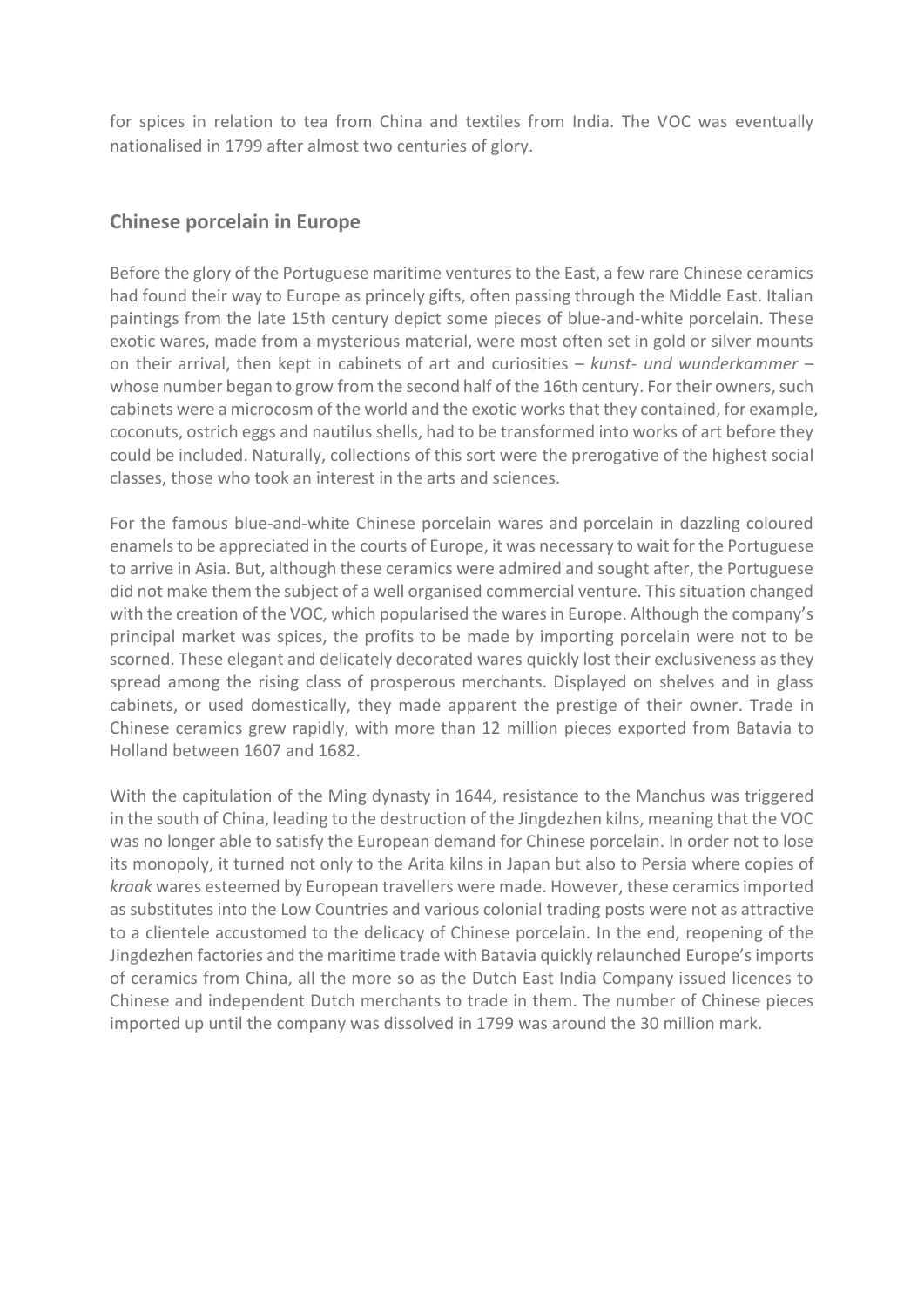#### **Chinese porcelain in 17th-century Dutch still lifes**

A remarkable material, Chinese porcelain with blue-and-white decoration is the most extensively represented item of imported goods in still lifes. Artists were enthusiastic observers of fashions and answered to the desires of their clients, who considered the porcelain wares they purchased to be a sign of exoticism and rarity par excellence. Their inclusion in paintings was a sign of wealth and a comfortable lifestyle. The abundance of these images reflects the regard in which this new form of tableware was held. The variety of the pieces represented demonstrates that painters had access to them, whether in shops, in the homes of their wealthy clients, or at auctions. The artists sometimes placed greater emphasis on the plastic characteristics of these pieces than on the authenticity of their form and motifs. The great number of porcelain wares bears witness to the prosperity of the Low Countries but this display of affluence was also understood at the time as a vanity that invited reflection on temperance, moderation and the transience of life.

One of the first painters to include *kraak* porcelain in his paintings, Osias Beert (1580–1623) stands apart for the outmoded organisation of his still lifes, focusing on the harmony of filled and empty space. Almost a third of the works painted between 1600 and 1625 that include porcelain wares were by this artist or his workshop. They manifest a trend and present the commonest objects taken from cargoes: bowls, bottles, dishes and *klapmuts* in the work of Johannes Bosschaert (*c.* 1607–after 1628), Isaac Soreau (1604–after 1645), Balthazar Van der Ast (*c.* 1593–1657) and Jurian Van Streek (1632–1687), while the works of Jan Brueghel the Elder (1568–1625) and Ambrosius Bosschaert the Elder (1573–1621) show bouquets decorating different types of containers, such as bottles and *kendi* pots. Willem Kalf (1619– 1693) preferred ostentatious still lifes, *pronkstilleven*, with outstanding pieces of tableware and porcelain from the previous century adorned with silver or bronze gilt, which no doubt came from the collection of an art lover as prosperous as he was enlightened. With the representation of different types of porcelain, Jan Van Kessel (1626–1679) and Jan Van Kessel the Younger (1654–1708) also excelled in the theme of *banketje*, the depiction of well laden tables.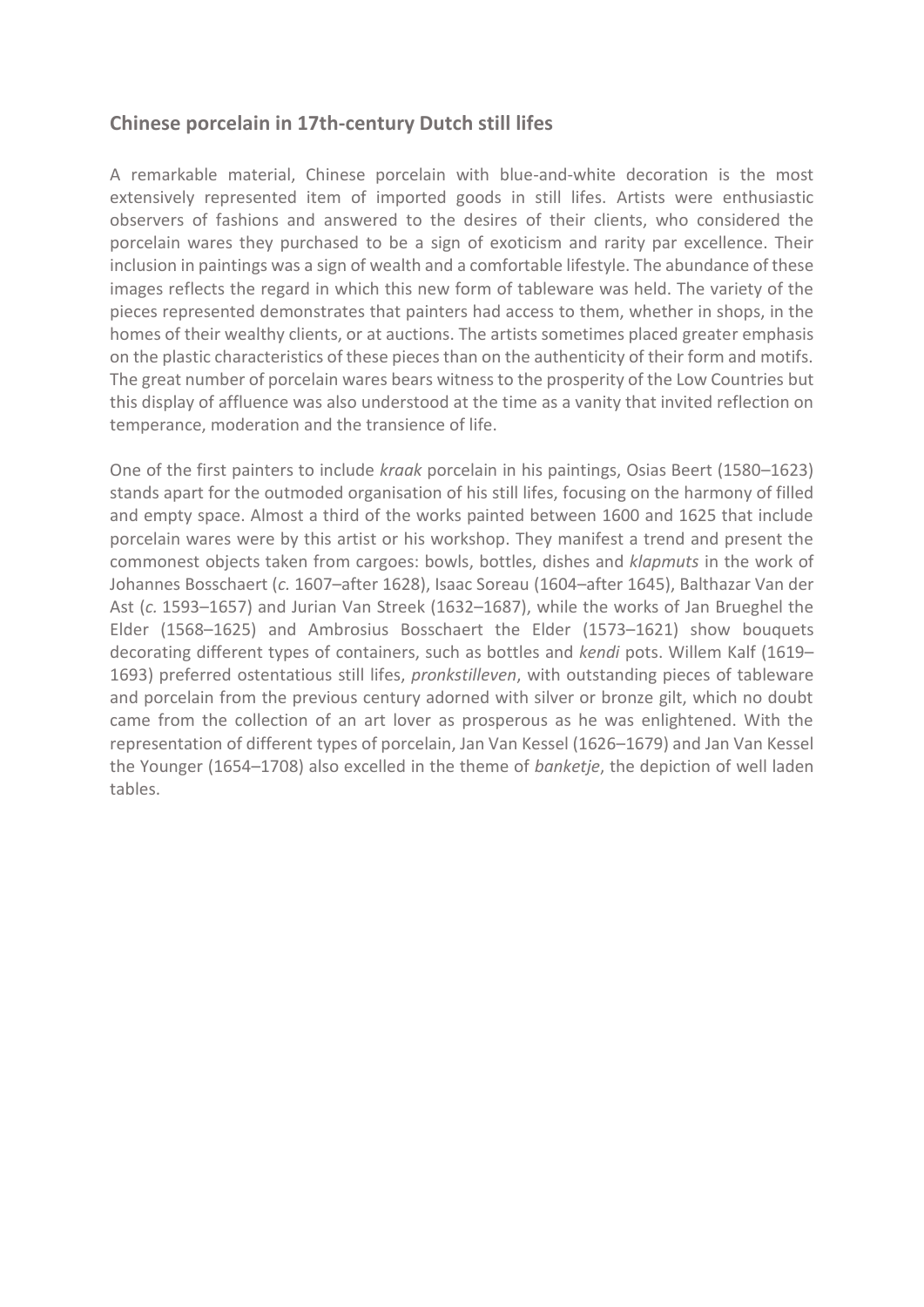#### **The influence of Chinese ceramics on the Islamic world**

Exported to western Asia and the Middle East from the time of the Tang dynasty (618–907), Chinese ceramics exerted great influence on local productions. From the moment of the first imports, local craftsmen recognised that wares for everyday use could also be attractive and occupy a luxury niche of the market, thus they attempted to improve the quality of their products. Although the solidity of Chinese porcelain and stoneware could not be reproduced, their appearance could be imitated. The potters of Mesopotamia set about investigating possible solutions, which resulted in the invention of a white glaze made with tin oxide that was used over a ground of different colours, thus the visual equivalent of porcelain. The addition of cobalt blue, corresponding to the contemporary fashion, furthered interest. This development marked the origin of faience as it would be known much later in Italian majolica.

The appearance of highly refined ceramic during the Song dynasty (960–1279) again fascinated foreign potters. This time they did not create a new glaze but a composite paste that more closely resembled white porcelain despite not being fired at such a high temperature. It was a sort of soft paste, a frit, like the one produced in Europe in the 17th century. After firing, the body of the piece was pure white and perhaps even translucent if sufficiently thin. With the accession of the Mongols to the Chinese imperial throne and the advent of the Pax Mongolica, trade between the extreme east and west of Asia grew. The influence of Chinese porcelain embellished with cobalt blue was felt across the whole of the Muslim world from the end of the Mongol age. In the 15th century, potters in Central Asia, Syria and Persia adapted the Chinese freehand decorations on tiles and three-dimensional goods. Trade continued during the centuries that followed, and wares of the 15th and 16th centuries were particularly present in the Persian empire, as evinced by the magnificent donation of ceramics made by Shah Abbas I (1571–1629) to the Safavid shrine in Ardabil. Imports of ceramics from China increased with orders made directly by the Dutch East India Company (VOC) from the time of its creation in 1602, and had a notable influence on the production of the Persian workshops in the province of Kerman. During the "Persian Interlude", Safavid potters attempted to respond to the VOC's orders and to local demand by creating copies of Chinese *kraak* porcelain to satisfy the demand of the markets controlled by the Dutch company.

However, fundamental differences exist between original Chinese porcelain wares and Iranian creations made during the 16th and 17th centuries. Most important, the latter were made using a clay fired at a relatively low temperature. It is not stoneware or porcelain but a frit, a mixture of white pipeclay and feldspathic minerals. Neither the raw material nor hightemperature firing was available to the craftsmen in the Islamic world. Furthermore, the different intensities of the cobalt blue are delimited by the use of chromite – a spinel of iron and chrome – that creates a black contour that does not exist in the Chinese decorations. The choices of motif made by the Persian potters are difficult to explain but it is clear that they were influenced by the variety and exoticism of the Chinese decorations compared to the geometric motifs and miniaturist conventions to which they were accustomed. Another difference between the two productions is that a certain humour and creativity are apparent in the approach taken by Persian potters, differentiating them from the more traditional practice of their Chinese colleagues.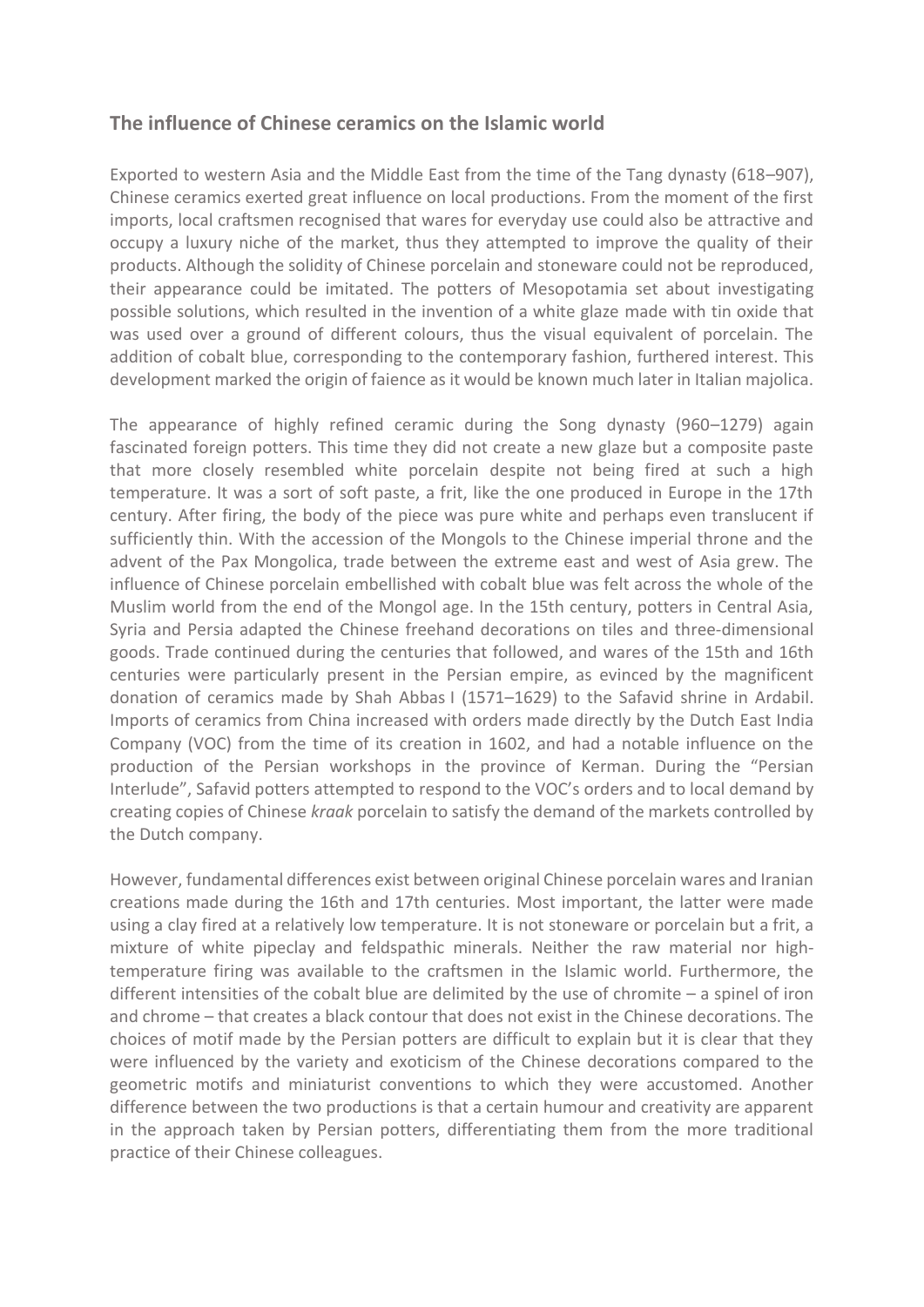## **The art of the miniature in the East**

A miniature is a painting on paper whose small size, elegance and finesse are key characteristics. Miniatures were used to illustrate works of literature or kept in albums called *muraqqa*. They are often accompanied by text and decorated with patterns in the margins. Persian miniatures stand out not only for their refinement of execution, but also for their sumptuous colours. These were made from mineral pigments: gold, silver, lapis lazuli, pale vermillion made from either natural cinnabar, mercury or sulphur, a yellow made from arsenic sulphide, a green obtained from malachite or verdigris, and a pale orangey red or orange from minium, red from iron oxyde. Organic pigments were also used, such as indigo, the black from charcoal mixed with oak gall, and crimson obtained from cochineal.

The art of the miniature flourished during the Mongol (1256–1388) and Timurid (1405–1507) periods. In the wake of their conquests, the Mongols took with them artists from China whose influence was felt in the representation of figures and organisation and treatment of space. The development of miniatures during the 14th century was linked to that of poetry. Persian miniatures blossomed once again in the first half of the 15th century. The fascination of China was felt all the more strongly in Timurid art when the dynasty's rulers entertained commercial relations with the country. A number of schools emerged, each with its own style: those of Shiraz, Tabriz and Herat had the greatest influence in Persia, as well as on the Ottomans and Mughals.

With the accession to power of the Safavid dynasty (1501–1736), which consolidated the Persian kingdom, Iranian art underwent renewal. During the 1590s, one fashion was the painting of court figures on individual sheets of paper, and another the depiction of elegantly dressed young people. At the start of the 18th century, the arrival of European travellers, merchants and missionaries, who reached the interior of the country, and the introduction of the books, illustrations and engravings that they brought with them, resulted in new influences, as did the painting of Mughal India during the reign of Emperor Akbar the Great (r. 1556–1605). The art of the Persian miniature was shaped by its successive artistic heritages and combined its models to form a specific and refined aesthetic.

Chinese porcelains and works by goldsmiths are often seen in miniatures. The miniatures in the Pozzi collection at the MAH in Geneva include images of white ceramics decorated with patterns that might be examples of these imported porcelain wares.